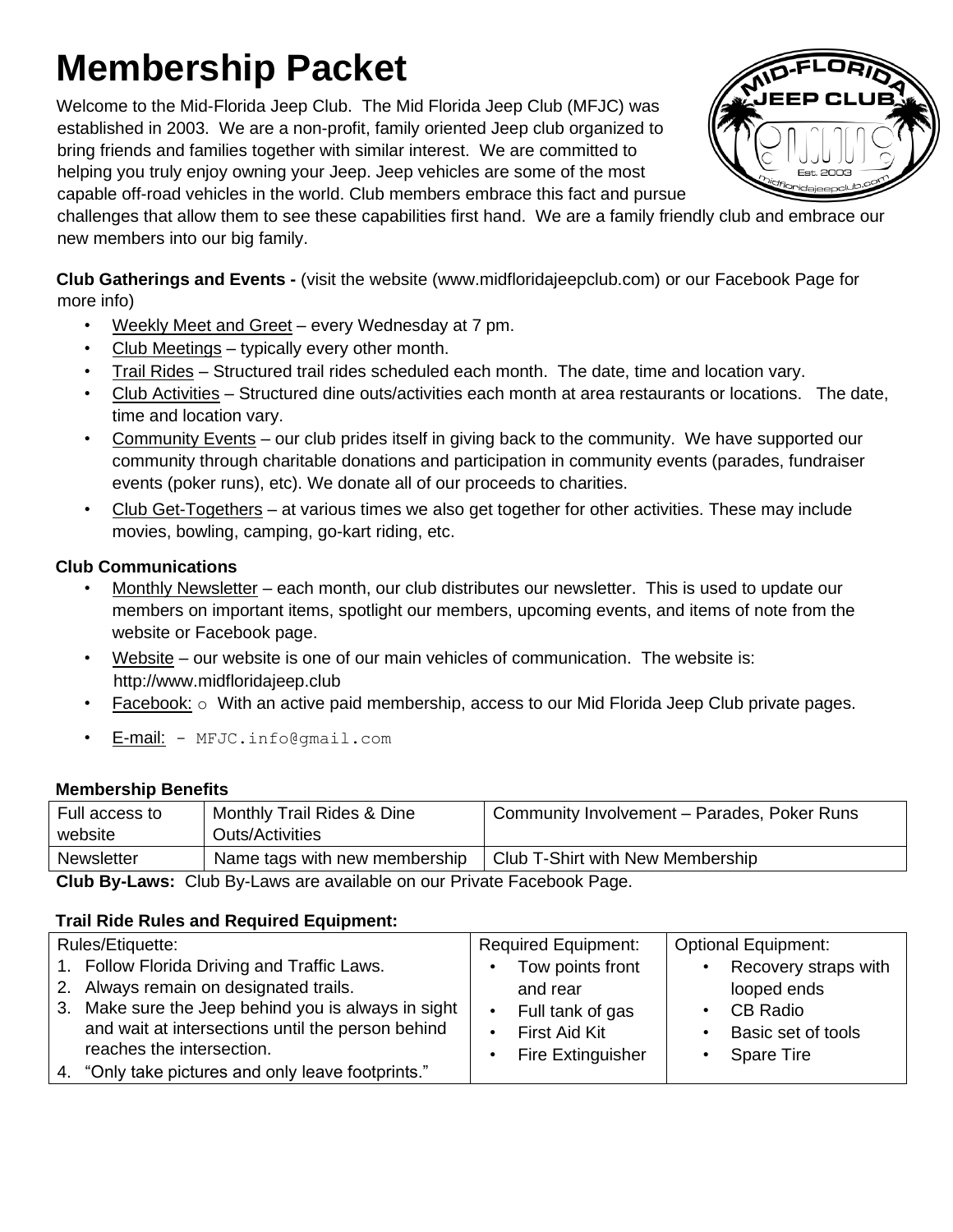#### **Want to Become a Member?**

Please complete the following application and include with your \$25.00 annual dues payment (cash or check made out to Mid-Florida Jeep Club) and mail to the Mid-Florida Jeep Club, P.O. Box 4206, DeLand, FL 32721, or give to a Mid-Florida Jeep Club member.

| <b>Membership Application</b>                                                                               |           |                          |                       |            |  |  |
|-------------------------------------------------------------------------------------------------------------|-----------|--------------------------|-----------------------|------------|--|--|
| Name:                                                                                                       |           |                          | T-Shirt Size - Circle | Birthday:  |  |  |
|                                                                                                             |           | One:                     |                       |            |  |  |
|                                                                                                             |           |                          | S M L XL 2XL          |            |  |  |
|                                                                                                             |           | 3XL                      |                       |            |  |  |
| Address (Street, City, State and Zip):                                                                      |           |                          |                       |            |  |  |
|                                                                                                             |           |                          |                       |            |  |  |
| Home Phone/Mobile Phone:                                                                                    |           | E-mail Address:          |                       |            |  |  |
|                                                                                                             |           |                          |                       |            |  |  |
| Family: Spouse/Significant Other                                                                            | Children: |                          |                       | Birthdays: |  |  |
|                                                                                                             |           |                          |                       |            |  |  |
|                                                                                                             |           |                          |                       |            |  |  |
| Jeep #1 Model/Color/Year                                                                                    |           | Ueep #2 Model/Color/Year |                       |            |  |  |
| How did you hear about our club? Dealer ___ Friend ___ Renewal ___ Advertisement ___Jeep Beach              |           |                          |                       |            |  |  |
| ___ Website ___ On Someone's Jeep ___ Meet-n-Greet ___ Other (please explain)                               |           |                          |                       |            |  |  |
|                                                                                                             |           |                          |                       |            |  |  |
| <b>Facebook Private Page</b> – if you are on Facebook, please friend request MFJC Board to be added to      |           |                          |                       |            |  |  |
| our private page. 4 Wheel Parts – Would you like to become a member of 4 Wheel Drive Club                   |           |                          |                       |            |  |  |
| Rewards? Yes No                                                                                             |           |                          |                       |            |  |  |
| Do you or any family member have any allergies/illness or health condition that you feel we should be aware |           |                          |                       |            |  |  |
| of to ensure the best possible care in the event of injury?                                                 |           |                          |                       |            |  |  |
|                                                                                                             |           |                          |                       |            |  |  |
| Emergency Contact Info (Name and Phone):                                                                    |           |                          |                       |            |  |  |
| Monthly Newsletter - Check How You Would Like to Receive: E-mail ______ U.S. Postal Service<br>Do           |           |                          |                       |            |  |  |
| Not Want                                                                                                    |           |                          |                       |            |  |  |
|                                                                                                             |           |                          |                       |            |  |  |